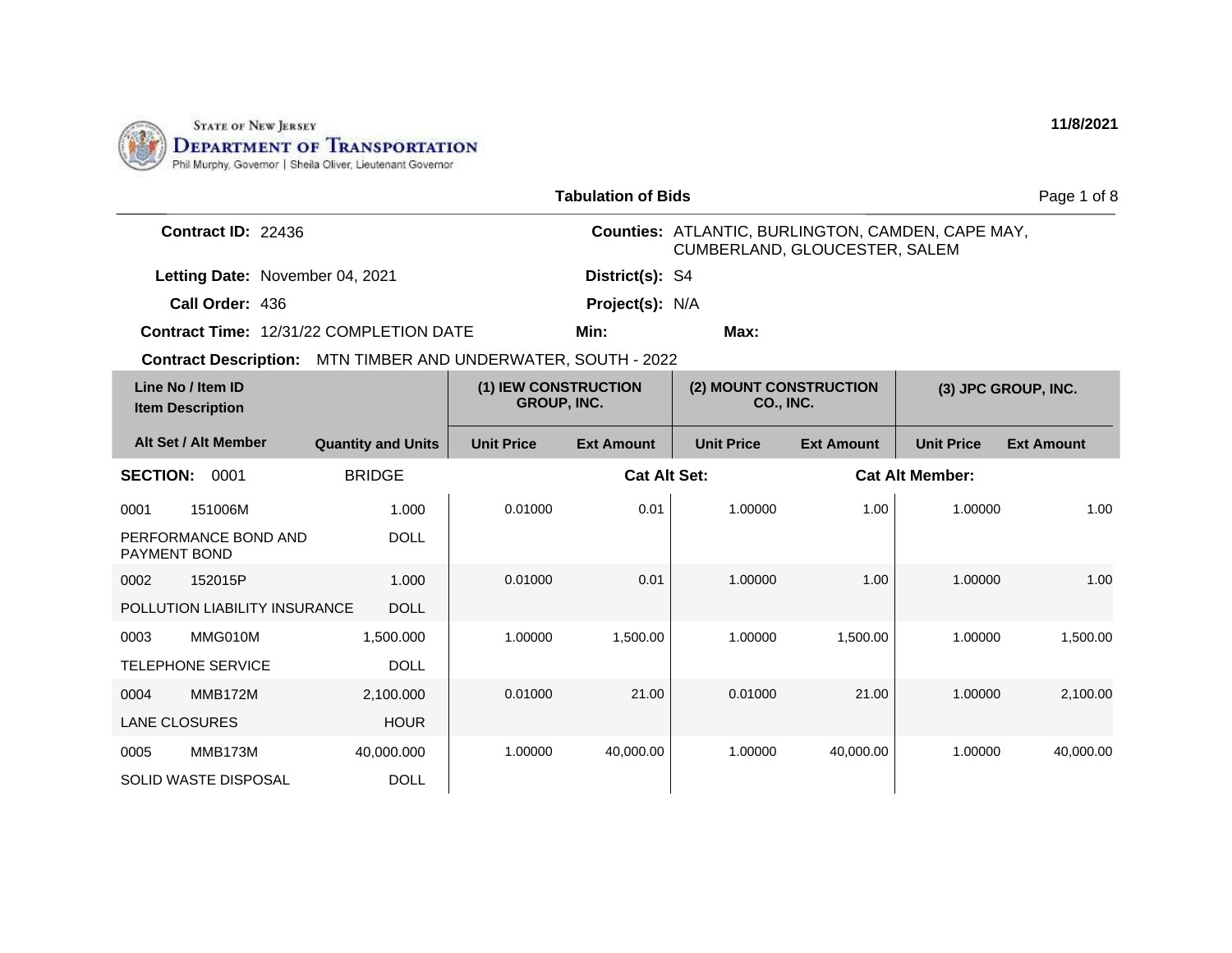

|                                                                      |                           |                                            | <b>Tabulation of Bids</b> |                                                                                           |                   |                        | Page 2 of 8         |
|----------------------------------------------------------------------|---------------------------|--------------------------------------------|---------------------------|-------------------------------------------------------------------------------------------|-------------------|------------------------|---------------------|
| Contract ID: 22436                                                   |                           |                                            |                           | <b>Counties: ATLANTIC, BURLINGTON, CAMDEN, CAPE MAY,</b><br>CUMBERLAND, GLOUCESTER, SALEM |                   |                        |                     |
| Letting Date: November 04, 2021                                      |                           |                                            | District(s): S4           |                                                                                           |                   |                        |                     |
| Call Order: 436                                                      |                           |                                            | Project(s): N/A           |                                                                                           |                   |                        |                     |
| <b>Contract Time: 12/31/22 COMPLETION DATE</b>                       |                           |                                            | Min:                      | Max:                                                                                      |                   |                        |                     |
| <b>Contract Description:</b> MTN TIMBER AND UNDERWATER, SOUTH - 2022 |                           |                                            |                           |                                                                                           |                   |                        |                     |
| Line No / Item ID<br><b>Item Description</b>                         |                           | (1) IEW CONSTRUCTION<br><b>GROUP, INC.</b> |                           | (2) MOUNT CONSTRUCTION<br>CO., INC.                                                       |                   |                        | (3) JPC GROUP, INC. |
| Alt Set / Alt Member                                                 | <b>Quantity and Units</b> | <b>Unit Price</b>                          | <b>Ext Amount</b>         | <b>Unit Price</b>                                                                         | <b>Ext Amount</b> | <b>Unit Price</b>      | <b>Ext Amount</b>   |
| <b>SECTION:</b><br>0001                                              | <b>BRIDGE</b>             |                                            | <b>Cat Alt Set:</b>       |                                                                                           |                   | <b>Cat Alt Member:</b> |                     |
| 202024M<br>0006                                                      | 75,000                    | 106.00000                                  | 7,950.00                  | 110.00000                                                                                 | 8,250.00          | 300.00000              | 22,500.00           |
| DISPOSAL OF REGULATED<br><b>MATERIAL</b>                             | $\mathsf{T}$              |                                            |                           |                                                                                           |                   |                        |                     |
| MMG064M<br>0007                                                      | 40,000.000                | 1.00000                                    | 40,000.00                 | 1.00000                                                                                   | 40,000.00         | 1.00000                | 40.000.00           |
| DISPOSAL OF REGULATED<br>MATERIAL, HAZARDOUS                         | <b>DOLL</b>               |                                            |                           |                                                                                           |                   |                        |                     |
| 109006M<br>0008                                                      | 400,000.000               | 1.00000                                    | 400,000.00                | 1.00000                                                                                   | 400,000.00        | 1.00000                | 400,000.00          |
| <b>FORCE ACCOUNT</b>                                                 | <b>DOLL</b>               |                                            |                           |                                                                                           |                   |                        |                     |
| 0009<br>MMG054M                                                      | 900.000                   | 50.36000                                   | 45,324.00                 | 89.00000                                                                                  | 80,100.00         | 100.00000              | 90,000.00           |
| WORKER, TYPE "A"                                                     | <b>HOUR</b>               |                                            |                           |                                                                                           |                   |                        |                     |
| MMG057M<br>0010                                                      | 900.000                   | 129.39000                                  | 116,451.00                | 105.00000                                                                                 | 94,500.00         | 100.00000              | 90,000.00           |
| WORKER, TYPE "B"                                                     | <b>HOUR</b>               |                                            |                           |                                                                                           |                   |                        |                     |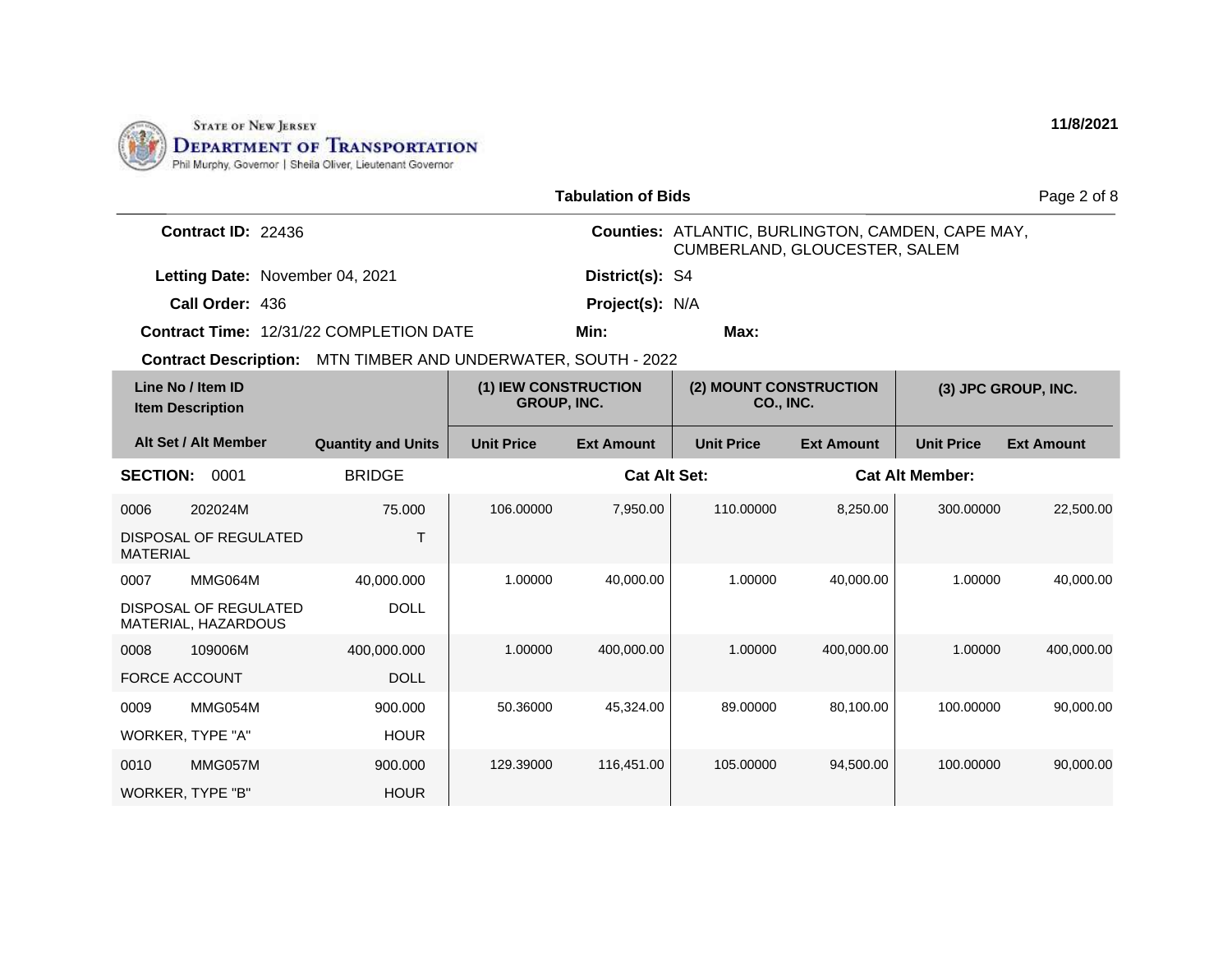

| Page 3 of 8<br><b>Tabulation of Bids</b>                                                   |                           |                     |                   |                                     |                                                                                           |                     |                   |
|--------------------------------------------------------------------------------------------|---------------------------|---------------------|-------------------|-------------------------------------|-------------------------------------------------------------------------------------------|---------------------|-------------------|
| Contract ID: 22436                                                                         |                           |                     |                   |                                     | <b>Counties: ATLANTIC, BURLINGTON, CAMDEN, CAPE MAY,</b><br>CUMBERLAND, GLOUCESTER, SALEM |                     |                   |
| Letting Date: November 04, 2021                                                            |                           |                     | District(s): S4   |                                     |                                                                                           |                     |                   |
| Call Order: 436                                                                            |                           |                     | Project(s): N/A   |                                     |                                                                                           |                     |                   |
| <b>Contract Time: 12/31/22 COMPLETION DATE</b>                                             |                           |                     | Min:              | Max:                                |                                                                                           |                     |                   |
| Contract Description: MTN TIMBER AND UNDERWATER, SOUTH - 2022                              |                           |                     |                   |                                     |                                                                                           |                     |                   |
| Line No / Item ID<br>(1) IEW CONSTRUCTION<br><b>GROUP, INC.</b><br><b>Item Description</b> |                           |                     |                   | (2) MOUNT CONSTRUCTION<br>CO., INC. |                                                                                           | (3) JPC GROUP, INC. |                   |
| Alt Set / Alt Member                                                                       | <b>Quantity and Units</b> | <b>Unit Price</b>   | <b>Ext Amount</b> | <b>Unit Price</b>                   | <b>Ext Amount</b>                                                                         | <b>Unit Price</b>   | <b>Ext Amount</b> |
| <b>SECTION:</b><br>0001                                                                    | <b>BRIDGE</b>             | <b>Cat Alt Set:</b> |                   | <b>Cat Alt Member:</b>              |                                                                                           |                     |                   |
| 0011<br>MMB092M                                                                            | 40.000                    | 125.00000           | 5,000.00          | 125.00000                           | 5,000.00                                                                                  | 125.00000           | 5,000.00          |
| <b>CREW COORDINATOR</b>                                                                    | <b>HOUR</b>               |                     |                   |                                     |                                                                                           |                     |                   |
| 0012<br><b>MMB186M</b>                                                                     | 2,100.000                 | 694.30000           | 1,458,030.00      | 695.00000                           | 1,459,500.00                                                                              | 700.00000           | 1,470,000.00      |
| <b>LABOR CREW, TIMBER</b>                                                                  | <b>HOUR</b>               |                     |                   |                                     |                                                                                           |                     |                   |
| 0013<br><b>MMB185M</b>                                                                     | 1,400.000                 | 360.18000           | 504,252.00        | 354.00000                           | 495.600.00                                                                                | 400.00000           | 560,000.00        |
| <b>DIVING CREW</b>                                                                         | <b>HOUR</b>               |                     |                   |                                     |                                                                                           |                     |                   |
| MMG025M<br>0014                                                                            | 30,000.000                | 1.00000             | 30,000.00         | 1.00000                             | 30,000.00                                                                                 | 1.00000             | 30,000.00         |
| OVERTIME DIFFERENTIAL (OD)                                                                 | <b>DOLL</b>               |                     |                   |                                     |                                                                                           |                     |                   |
| <b>Section Totals:</b>                                                                     |                           |                     | \$2,648,528.02    |                                     | \$2,654,473.00                                                                            |                     | \$2,751,102.00    |
| <b>Contract Totals</b>                                                                     |                           |                     | \$2,648,528.02    |                                     | \$2,654,473.00                                                                            |                     | \$2,751,102.00    |
| <b>Cost Plus Time Totals</b>                                                               |                           | \$2,648,528.02      |                   | \$2,654,473.00                      |                                                                                           | 2,751,102.00        |                   |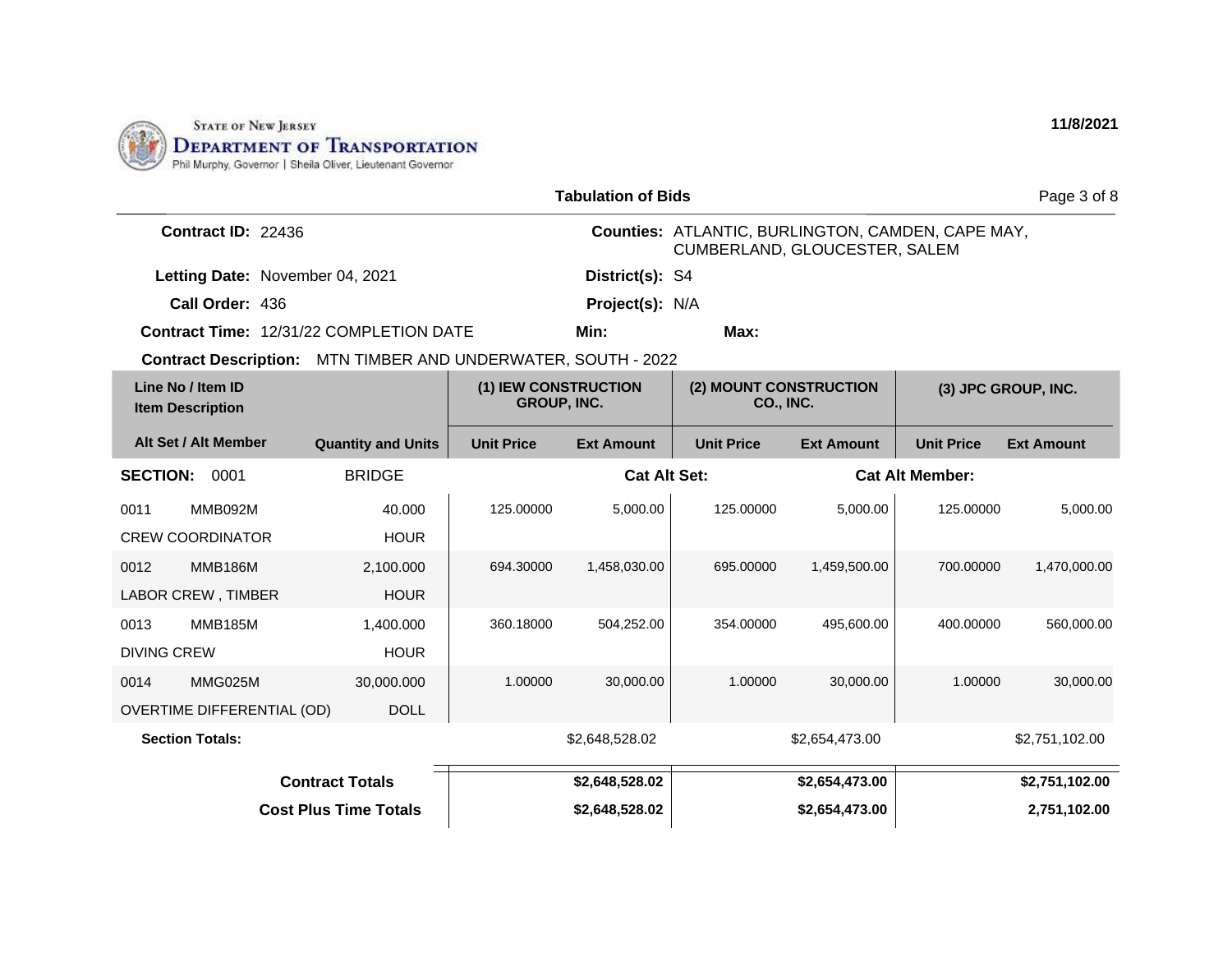

|                      |                                                                                                              | Tabulation of Bids |                                                                                           | Page 4 of 8 |
|----------------------|--------------------------------------------------------------------------------------------------------------|--------------------|-------------------------------------------------------------------------------------------|-------------|
| Contract $ID: 22436$ |                                                                                                              |                    | <b>Counties: ATLANTIC, BURLINGTON, CAMDEN, CAPE MAY,</b><br>CUMBERLAND, GLOUCESTER, SALEM |             |
|                      | <b>Letting Date: November 04, 2021</b>                                                                       | District(s): S4    |                                                                                           |             |
| Call Order: 436      |                                                                                                              | Project(s): N/A    |                                                                                           |             |
|                      | <b>Contract Time: 12/31/22 COMPLETION DATE</b>                                                               | Min:               | Max:                                                                                      |             |
|                      | <b>Contract Description:</b> MTN TIMBER AND UNDERWATER, SOUTH - 2022<br>() indicates item is bid as Lump Sum |                    |                                                                                           |             |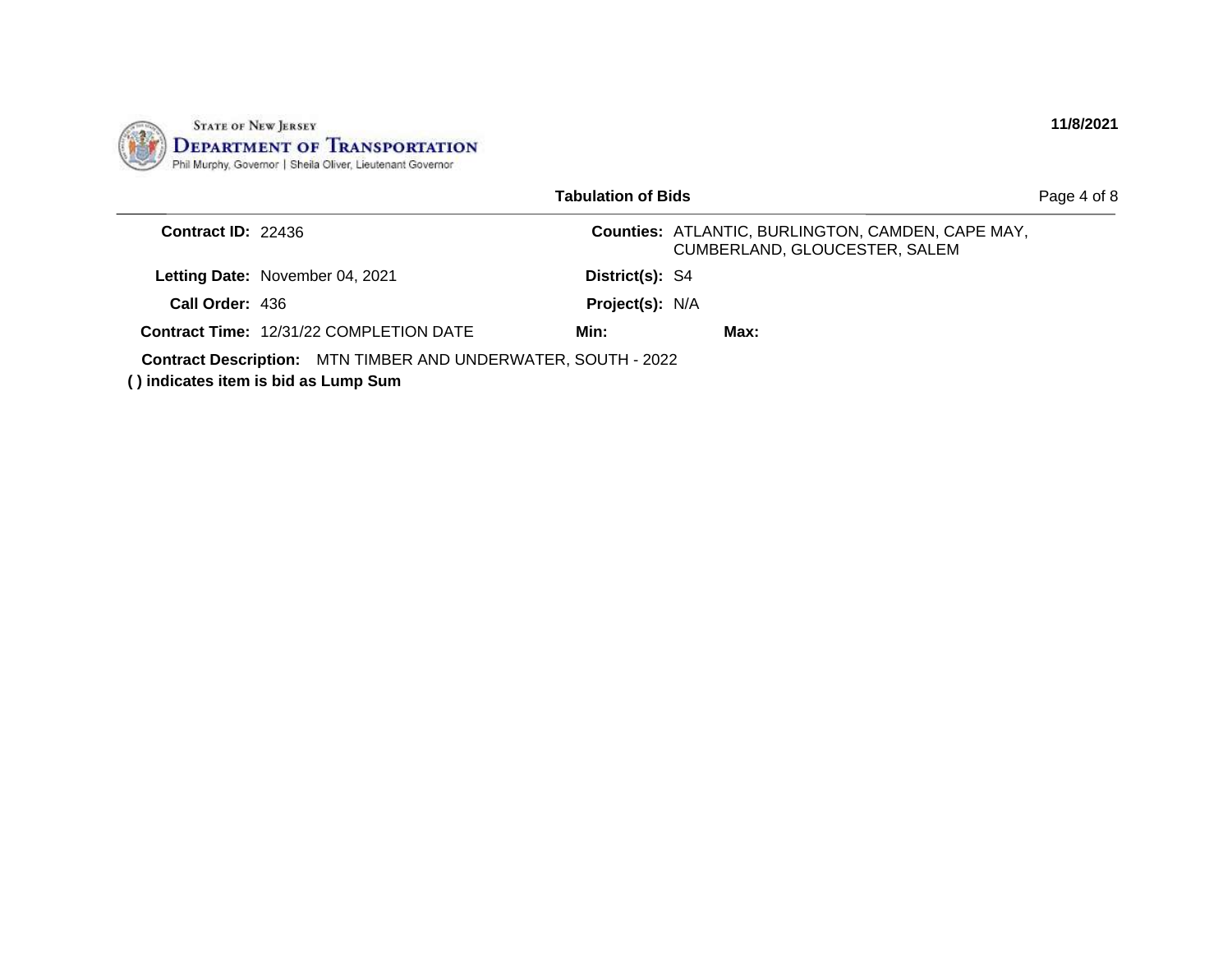

| <b>Tabulation of Bids</b> |                                              |                                                               |                                     |                     |                   |                                                                                    | Page 5 of 8            |                   |
|---------------------------|----------------------------------------------|---------------------------------------------------------------|-------------------------------------|---------------------|-------------------|------------------------------------------------------------------------------------|------------------------|-------------------|
|                           | Contract ID: 22436                           |                                                               |                                     |                     |                   | Counties: ATLANTIC, BURLINGTON, CAMDEN, CAPE MAY,<br>CUMBERLAND, GLOUCESTER, SALEM |                        |                   |
|                           | Letting Date: November 04, 2021              |                                                               |                                     | District(s): S4     |                   |                                                                                    |                        |                   |
|                           | Call Order: 436                              |                                                               |                                     | Project(s): N/A     |                   |                                                                                    |                        |                   |
|                           |                                              | Contract Time: 12/31/22 COMPLETION DATE                       |                                     | Min:                | Max:              |                                                                                    |                        |                   |
|                           |                                              | Contract Description: MTN TIMBER AND UNDERWATER, SOUTH - 2022 |                                     |                     |                   |                                                                                    |                        |                   |
|                           | Line No / Item ID<br><b>Item Description</b> |                                                               | (4) AGATE CONSTRUCTION<br>CO., INC. |                     |                   |                                                                                    |                        |                   |
|                           | Alt Set / Alt Member                         | <b>Quantity and Units</b>                                     | <b>Unit Price</b>                   | <b>Ext Amount</b>   | <b>Unit Price</b> | <b>Ext Amount</b>                                                                  | <b>Unit Price</b>      | <b>Ext Amount</b> |
| SECTION: 0001             |                                              | <b>BRIDGE</b>                                                 |                                     | <b>Cat Alt Set:</b> |                   |                                                                                    | <b>Cat Alt Member:</b> |                   |
| 0001                      | 151006M                                      | 1.000                                                         | 31,500.00000                        | 31,500.00           |                   |                                                                                    |                        |                   |
| <b>PAYMENT BOND</b>       | PERFORMANCE BOND AND                         | <b>DOLL</b>                                                   |                                     |                     |                   |                                                                                    |                        |                   |
| 0002                      | 152015P                                      | 1.000                                                         | 100,000.00000                       | 100,000.00          |                   |                                                                                    |                        |                   |
|                           | POLLUTION LIABILITY INSURANCE                | <b>DOLL</b>                                                   |                                     |                     |                   |                                                                                    |                        |                   |
| 0003                      | MMG010M                                      | 1,500.000                                                     | 1.00000                             | 1,500.00            |                   |                                                                                    |                        |                   |
|                           | <b>TELEPHONE SERVICE</b>                     | <b>DOLL</b>                                                   |                                     |                     |                   |                                                                                    |                        |                   |
| 0004                      | <b>MMB172M</b>                               | 2,100.000                                                     | 850.00000                           | 1,785,000.00        |                   |                                                                                    |                        |                   |
| <b>LANE CLOSURES</b>      |                                              | <b>HOUR</b>                                                   |                                     |                     |                   |                                                                                    |                        |                   |
| 0005                      | MMB173M                                      | 40,000.000                                                    | 1.00000                             | 40,000.00           |                   |                                                                                    |                        |                   |
|                           | <b>SOLID WASTE DISPOSAL</b>                  | <b>DOLL</b>                                                   |                                     |                     |                   |                                                                                    |                        |                   |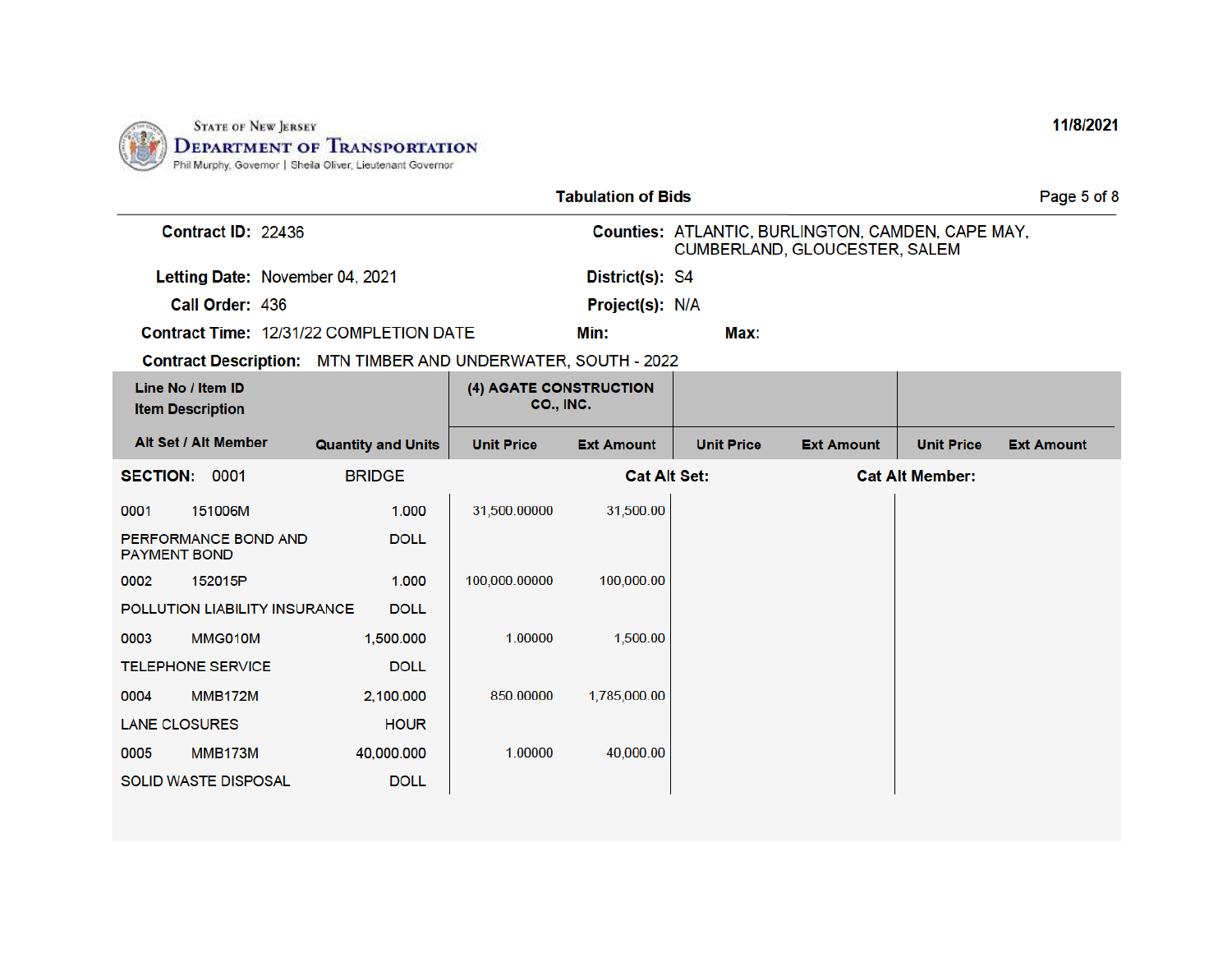

| <b>Tabulation of Bids</b> |                                                     |                                                               |                                     |                     |                   | Page 6 of 8                                                                        |                        |                   |
|---------------------------|-----------------------------------------------------|---------------------------------------------------------------|-------------------------------------|---------------------|-------------------|------------------------------------------------------------------------------------|------------------------|-------------------|
|                           | Contract ID: 22436                                  |                                                               |                                     |                     |                   | Counties: ATLANTIC, BURLINGTON, CAMDEN, CAPE MAY,<br>CUMBERLAND, GLOUCESTER, SALEM |                        |                   |
|                           | Letting Date: November 04, 2021                     |                                                               |                                     | District(s): S4     |                   |                                                                                    |                        |                   |
|                           | Call Order: 436                                     |                                                               |                                     | Project(s): N/A     |                   |                                                                                    |                        |                   |
|                           |                                                     | Contract Time: 12/31/22 COMPLETION DATE                       |                                     | Min:                | Max:              |                                                                                    |                        |                   |
|                           |                                                     | Contract Description: MTN TIMBER AND UNDERWATER, SOUTH - 2022 |                                     |                     |                   |                                                                                    |                        |                   |
|                           | Line No / Item ID<br><b>Item Description</b>        |                                                               | (4) AGATE CONSTRUCTION<br>CO., INC. |                     |                   |                                                                                    |                        |                   |
|                           | Alt Set / Alt Member                                | <b>Quantity and Units</b>                                     | <b>Unit Price</b>                   | <b>Ext Amount</b>   | <b>Unit Price</b> | <b>Ext Amount</b>                                                                  | <b>Unit Price</b>      | <b>Ext Amount</b> |
| SECTION: 0001             |                                                     | <b>BRIDGE</b>                                                 |                                     | <b>Cat Alt Set:</b> |                   |                                                                                    | <b>Cat Alt Member:</b> |                   |
| 0006                      | 202024M                                             | 75,000                                                        | 150.00000                           | 11,250.00           |                   |                                                                                    |                        |                   |
| <b>MATERIAL</b>           | <b>DISPOSAL OF REGULATED</b>                        | т                                                             |                                     |                     |                   |                                                                                    |                        |                   |
| 0007                      | <b>MMG064M</b>                                      | 40,000,000                                                    | 1.00000                             | 40,000.00           |                   |                                                                                    |                        |                   |
|                           | <b>DISPOSAL OF REGULATED</b><br>MATERIAL, HAZARDOUS | <b>DOLL</b>                                                   |                                     |                     |                   |                                                                                    |                        |                   |
| 0008                      | 109006M                                             | 400,000.000                                                   | 1.00000                             | 400,000.00          |                   |                                                                                    |                        |                   |
| <b>FORCE ACCOUNT</b>      |                                                     | <b>DOLL</b>                                                   |                                     |                     |                   |                                                                                    |                        |                   |
| 0009                      | MMG054M                                             | 900.000                                                       | 110.00000                           | 99,000.00           |                   |                                                                                    |                        |                   |
|                           | WORKER, TYPE "A"                                    | <b>HOUR</b>                                                   |                                     |                     |                   |                                                                                    |                        |                   |
| 0010                      | MMG057M                                             | 900.000                                                       | 110.00000                           | 99,000.00           |                   |                                                                                    |                        |                   |
|                           | <b>WORKER, TYPE "B"</b>                             | <b>HOUR</b>                                                   |                                     |                     |                   |                                                                                    |                        |                   |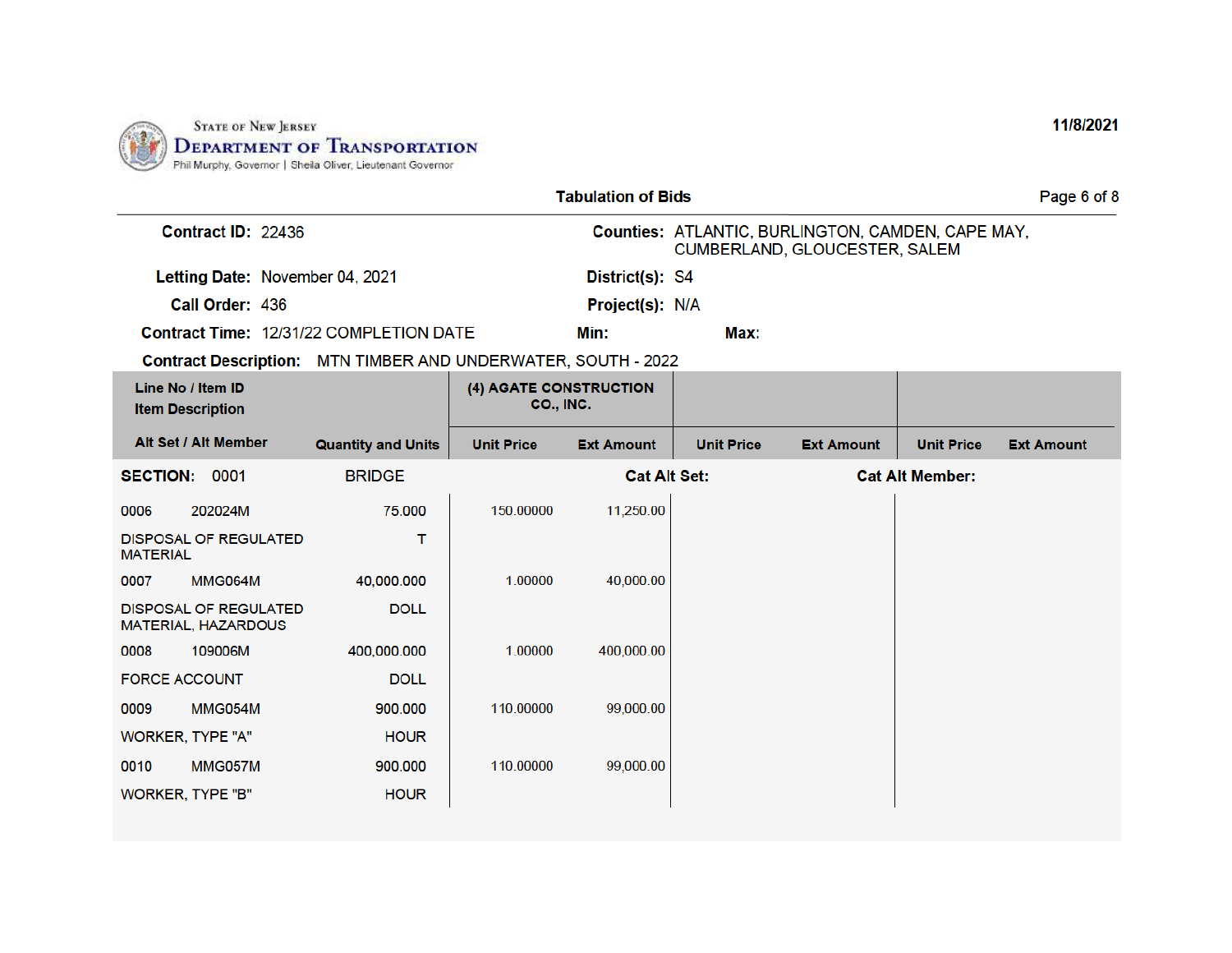

| <b>Tabulation of Bids</b>                    |                                   |                                                               |                                     |                     |                                                                                    | Page 7 of 8       |                        |                   |
|----------------------------------------------|-----------------------------------|---------------------------------------------------------------|-------------------------------------|---------------------|------------------------------------------------------------------------------------|-------------------|------------------------|-------------------|
|                                              | Contract ID: 22436                |                                                               |                                     |                     | Counties: ATLANTIC, BURLINGTON, CAMDEN, CAPE MAY,<br>CUMBERLAND, GLOUCESTER, SALEM |                   |                        |                   |
|                                              | Letting Date: November 04, 2021   |                                                               |                                     | District(s): S4     |                                                                                    |                   |                        |                   |
|                                              | Call Order: 436                   |                                                               |                                     | Project(s): N/A     |                                                                                    |                   |                        |                   |
|                                              |                                   | Contract Time: 12/31/22 COMPLETION DATE                       |                                     | Min:                | Max:                                                                               |                   |                        |                   |
|                                              |                                   | Contract Description: MTN TIMBER AND UNDERWATER, SOUTH - 2022 |                                     |                     |                                                                                    |                   |                        |                   |
| Line No / Item ID<br><b>Item Description</b> |                                   |                                                               | (4) AGATE CONSTRUCTION<br>CO., INC. |                     |                                                                                    |                   |                        |                   |
|                                              | Alt Set / Alt Member              | <b>Quantity and Units</b>                                     | <b>Unit Price</b>                   | <b>Ext Amount</b>   | <b>Unit Price</b>                                                                  | <b>Ext Amount</b> | <b>Unit Price</b>      | <b>Ext Amount</b> |
| SECTION: 0001                                |                                   | <b>BRIDGE</b>                                                 |                                     | <b>Cat Alt Set:</b> |                                                                                    |                   | <b>Cat Alt Member:</b> |                   |
| 0011                                         | <b>MMB092M</b>                    | 40.000                                                        | 125.00000                           | 5,000.00            |                                                                                    |                   |                        |                   |
| <b>CREW COORDINATOR</b>                      |                                   | <b>HOUR</b>                                                   |                                     |                     |                                                                                    |                   |                        |                   |
| 0012                                         | <b>MMB186M</b>                    | 2,100.000                                                     | 1,379.00000                         | 2,895,900.00        |                                                                                    |                   |                        |                   |
|                                              | <b>LABOR CREW, TIMBER</b>         | <b>HOUR</b>                                                   |                                     |                     |                                                                                    |                   |                        |                   |
| 0013                                         | <b>MMB185M</b>                    | 1,400.000                                                     | 997.00000                           | 1,395,800.00        |                                                                                    |                   |                        |                   |
| <b>DIVING CREW</b>                           |                                   | <b>HOUR</b>                                                   |                                     |                     |                                                                                    |                   |                        |                   |
| 0014                                         | <b>MMG025M</b>                    | 30,000.000                                                    | 1.00000                             | 30,000.00           |                                                                                    |                   |                        |                   |
|                                              | <b>OVERTIME DIFFERENTIAL (OD)</b> | <b>DOLL</b>                                                   |                                     |                     |                                                                                    |                   |                        |                   |
| <b>Section Totals:</b>                       |                                   |                                                               |                                     | \$6,933,950.00      |                                                                                    |                   |                        |                   |
|                                              |                                   | <b>Contract Totals</b>                                        |                                     | \$6,933,950.00      |                                                                                    |                   |                        |                   |
|                                              |                                   | <b>Cost Plus Time Totals</b>                                  |                                     | \$6,933,950.00      |                                                                                    |                   |                        |                   |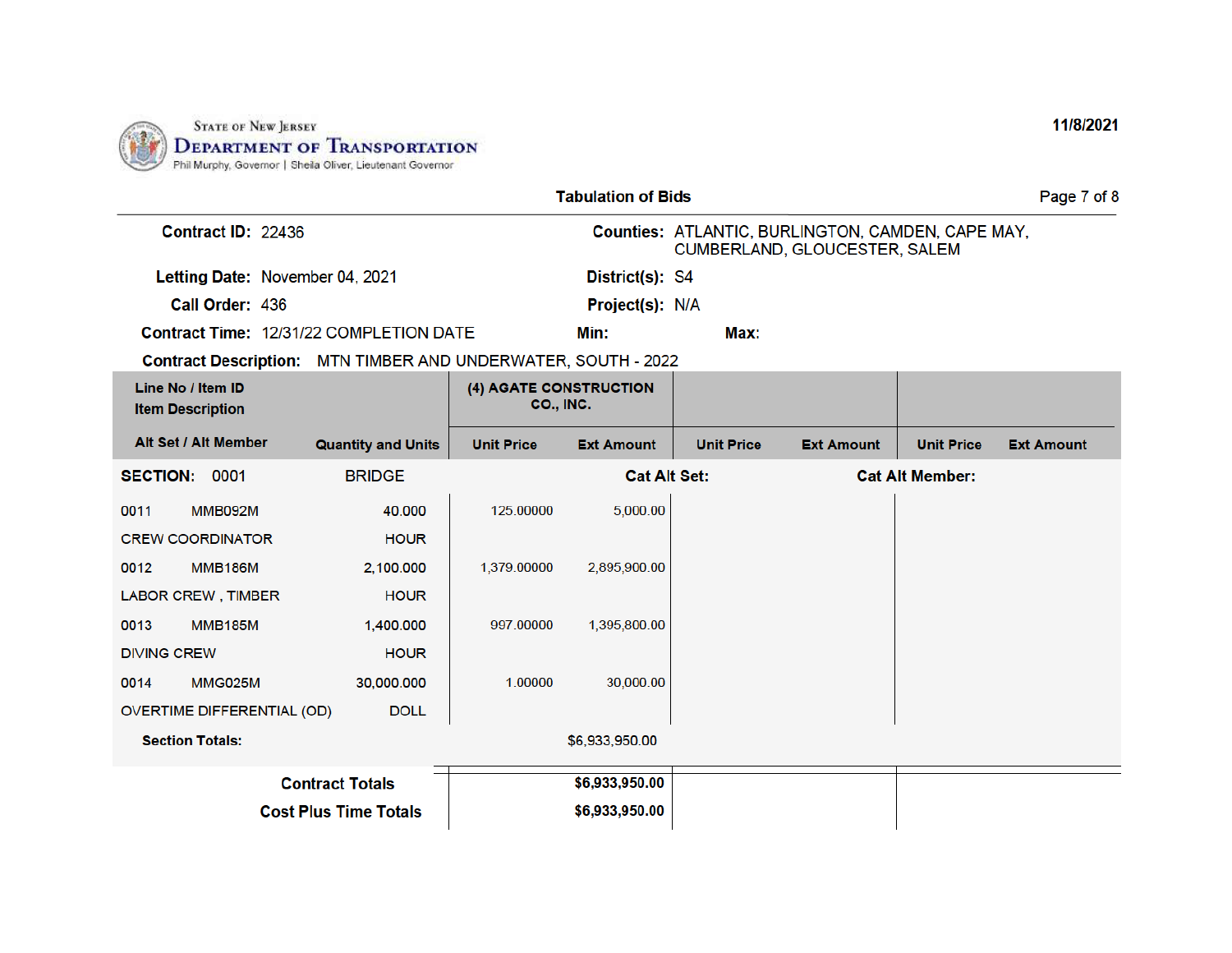

|                      |                                                                                                              | Tabulation of Bids |                                                                                           | Page 8 of 8 |
|----------------------|--------------------------------------------------------------------------------------------------------------|--------------------|-------------------------------------------------------------------------------------------|-------------|
| Contract $ID: 22436$ |                                                                                                              |                    | <b>Counties: ATLANTIC, BURLINGTON, CAMDEN, CAPE MAY,</b><br>CUMBERLAND, GLOUCESTER, SALEM |             |
|                      | <b>Letting Date: November 04, 2021</b>                                                                       | District(s): S4    |                                                                                           |             |
| Call Order: 436      |                                                                                                              | Project(s): N/A    |                                                                                           |             |
|                      | <b>Contract Time: 12/31/22 COMPLETION DATE</b>                                                               | Min:               | Max:                                                                                      |             |
|                      | <b>Contract Description:</b> MTN TIMBER AND UNDERWATER, SOUTH - 2022<br>() indicates item is bid as Lump Sum |                    |                                                                                           |             |